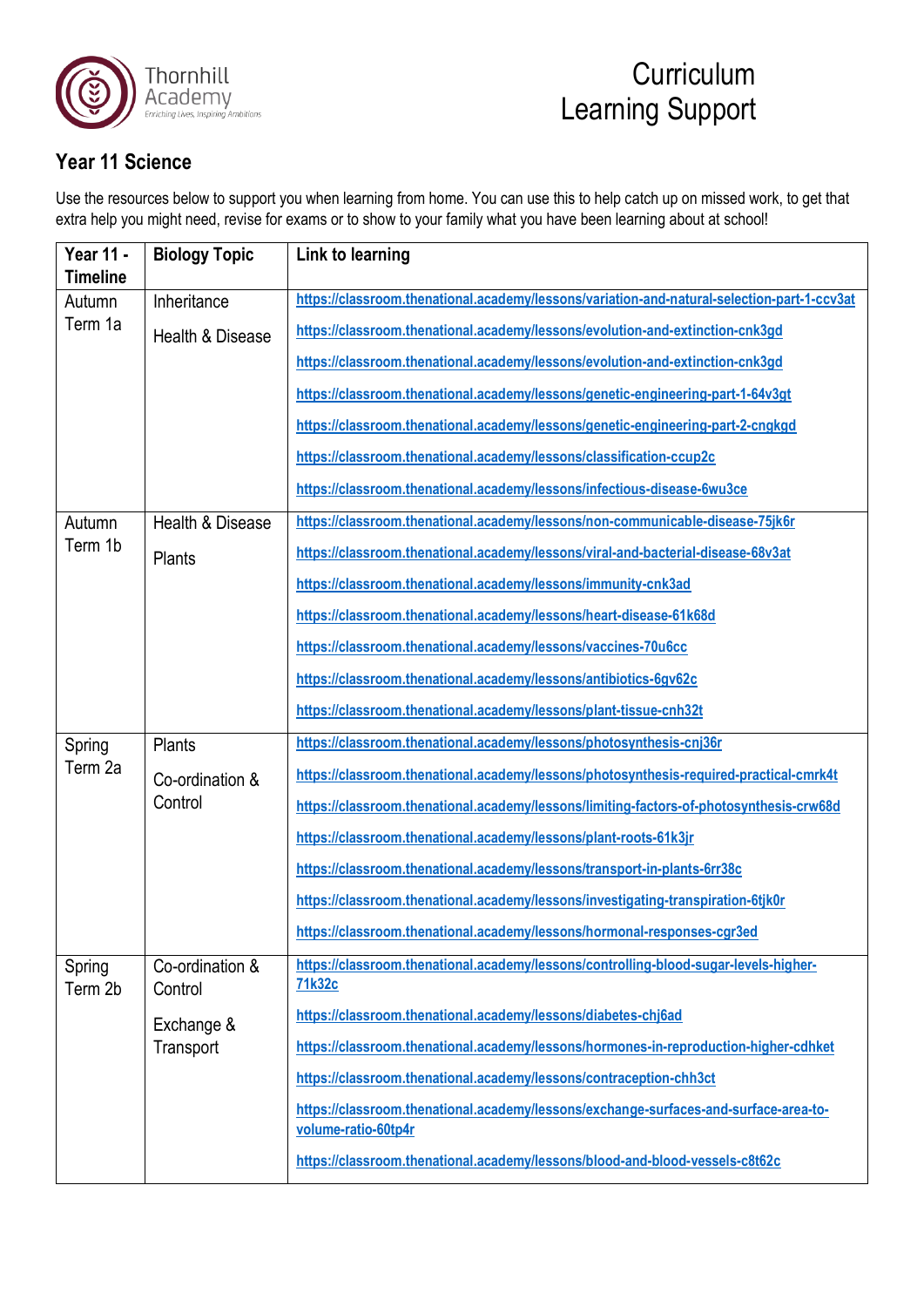

|                   |            | https://classroom.thenational.academy/lessons/heart-rate-6cr32r                                                                                        |
|-------------------|------------|--------------------------------------------------------------------------------------------------------------------------------------------------------|
|                   |            | https://classroom.thenational.academy/lessons/the-heart-6ct3jd                                                                                         |
|                   |            | https://classroom.thenational.academy/lessons/heart-rate-6cr32r                                                                                        |
|                   |            | https://classroom.thenational.academy/lessons/respiration-71jpce                                                                                       |
|                   |            | https://classroom.thenational.academy/lessons/anaerobic-respiration-cdgk6d                                                                             |
| Summer<br>Term 3a | Ecosystems | https://classroom.thenational.academy/lessons/communities-64vkcc<br>https://classroom.thenational.academy/lessons/sampling-required-practical-1-6rwkjc |
|                   |            | https://classroom.thenational.academy/lessons/plant-diseases-and-deficiencies-part-2-<br>71h32t                                                        |
|                   |            | https://classroom.thenational.academy/lessons/cycles-c8rkat                                                                                            |
|                   |            | https://classroom.thenational.academy/lessons/biodiversity-cmrk8r                                                                                      |
| Summer<br>Term 3b | N/A        |                                                                                                                                                        |
|                   |            |                                                                                                                                                        |

| <b>Year 11 -</b> | <b>Chemistry Topic</b> | Links to learning                                                                                             |
|------------------|------------------------|---------------------------------------------------------------------------------------------------------------|
| <b>Timeline</b>  |                        |                                                                                                               |
| Autumn           | Periodic Table         | https://classroom.thenational.academy/lessons/group-1-cdk68r                                                  |
| Term 1a          |                        | https://classroom.thenational.academy/lessons/group-7-c5h36c                                                  |
|                  |                        | https://classroom.thenational.academy/lessons/group-7-displacement-69jp4c                                     |
|                  |                        | https://classroom.thenational.academy/lessons/comparing-the-reactivities-of-group-1-and-7-<br>elements-6tjpac |
|                  |                        | https://classroom.thenational.academy/lessons/displacement-reactions-ionic-equations-<br>c5hp6d               |
| Autumn           | Rates of Reaction      | https://classroom.thenational.academy/lessons/rate-of-reaction-68uk8t                                         |
| Term 1b          |                        | https://classroom.thenational.academy/lessons/rate-of-reaction-using-graphs-and-tangents-<br>ccvp4d           |
|                  |                        | https://classroom.thenational.academy/lessons/collision-theory-6hjk4c                                         |
|                  |                        | https://classroom.thenational.academy/lessons/planning-an-investigation-to-find-rate-of-<br>reaction-chj64c   |
|                  |                        | https://classroom.thenational.academy/lessons/rate-of-reaction-required-practical-part-1-<br>60tp4t           |
|                  |                        | https://classroom.thenational.academy/lessons/rate-of-reaction-required-practical-part-2-<br>ccw64c           |
|                  |                        | https://classroom.thenational.academy/lessons/effect-of-changing-surface-area-on-rate-of-<br>reaction-c9k32t  |
|                  |                        | https://classroom.thenational.academy/lessons/effect-of-changing-temperature-on-rate-of-<br>reaction-6wu6cd   |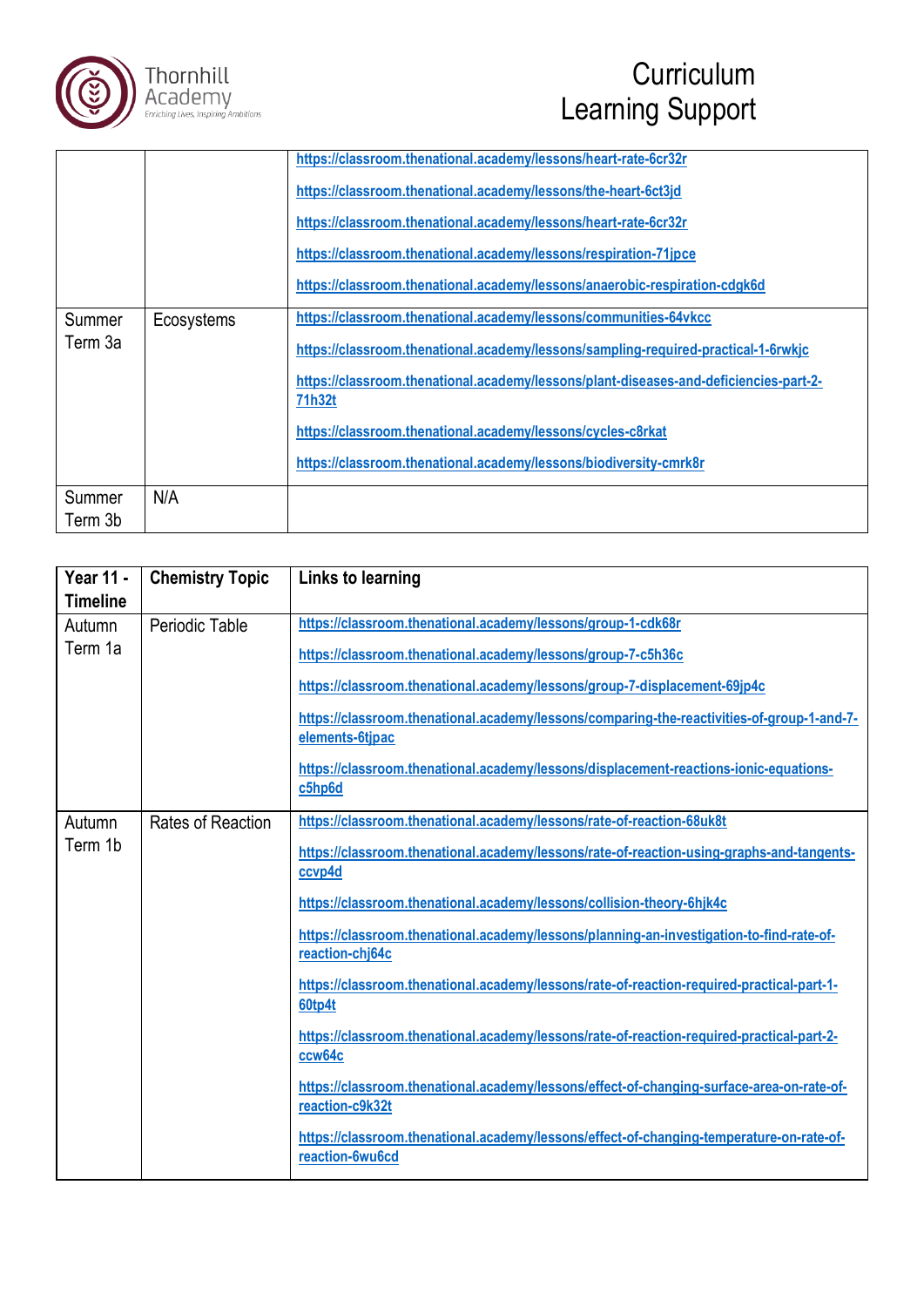

|                   |                | https://classroom.thenational.academy/lessons/effect-of-changing-pressure-on-rate-of-<br>reaction-6tjker |
|-------------------|----------------|----------------------------------------------------------------------------------------------------------|
|                   |                | https://classroom.thenational.academy/lessons/catalysts-6rr3ad                                           |
| Spring<br>Term 2a | Energy changes | https://classroom.thenational.academy/lessons/exothermic-and-endothermic-reactions-<br>$cg$ w32t         |
|                   |                | https://classroom.thenational.academy/lessons/energy-level-diagrams-cgv68e                               |
|                   |                | https://classroom.thenational.academy/lessons/calculating-bond-energies-68tker                           |
|                   |                | https://classroom.thenational.academy/lessons/review-combined-64u3ar                                     |
| Spring            | Fuels          | https://classroom.thenational.academy/lessons/crude-oil-and-alkanes-c4w3cd                               |
| Term 2b           |                | https://classroom.thenational.academy/lessons/fractional-distillation-69k38t                             |
|                   |                | https://classroom.thenational.academy/lessons/cracking-crw6at                                            |
|                   |                | https://classroom.thenational.academy/lessons/uses-of-hydrocarbons-74vkad                                |
| Summer            | Earth Science  | https://classroom.thenational.academy/lessons/the-earths-atmosphere-74wk2e                               |
| Term 3a           |                | https://classroom.thenational.academy/lessons/the-greenhouse-effect-6gup6r                               |
|                   |                | https://classroom.thenational.academy/lessons/climate-change-6gu6ce                                      |
|                   |                | https://classroom.thenational.academy/lessons/pollutants-6rukcc                                          |
| Summer            | N/A            |                                                                                                          |
| Term 3b           |                |                                                                                                          |

| <b>Year 11 -</b><br><b>Timeline</b> | <b>Physics Topic</b>        | Links to learning                                                                                                                                       |
|-------------------------------------|-----------------------------|---------------------------------------------------------------------------------------------------------------------------------------------------------|
| Autumn<br>Term 1a                   | Forces and their<br>effects | https://classroom.thenational.academy/lessons/forces-an-introduction-cgwk0d<br>https://classroom.thenational.academy/lessons/resolving-forces-ht-6hgp4r |
|                                     | Electricity                 | https://classroom.thenational.academy/lessons/forces-and-work-6ngkec                                                                                    |
|                                     |                             | https://classroom.thenational.academy/lessons/power-crvk4c                                                                                              |
|                                     |                             | https://classroom.thenational.academy/lessons/weight-mass-and-gravity-74t32d                                                                            |
|                                     |                             | https://classroom.thenational.academy/lessons/series-circuits-6wrpad                                                                                    |
|                                     |                             | https://classroom.thenational.academy/lessons/parallel-circuits-68w3ct                                                                                  |
|                                     |                             | https://classroom.thenational.academy/lessons/series-and-parallel-circuits-69jk8c                                                                       |
|                                     |                             | https://classroom.thenational.academy/lessons/drawing-electrical-circuits-c9hpcc                                                                        |
|                                     |                             | https://classroom.thenational.academy/lessons/charge-and-current-64r36t                                                                                 |
| Autumn                              | Electricity                 | https://classroom.thenational.academy/lessons/potential-difference-74tk4c                                                                               |
| Term 1b                             |                             | https://classroom.thenational.academy/lessons/electrical-resistance-6wvk4t                                                                              |
|                                     |                             | https://classroom.thenational.academy/lessons/resistance-of-a-wire-69h64d                                                                               |
|                                     |                             | https://classroom.thenational.academy/units/electricity-f083                                                                                            |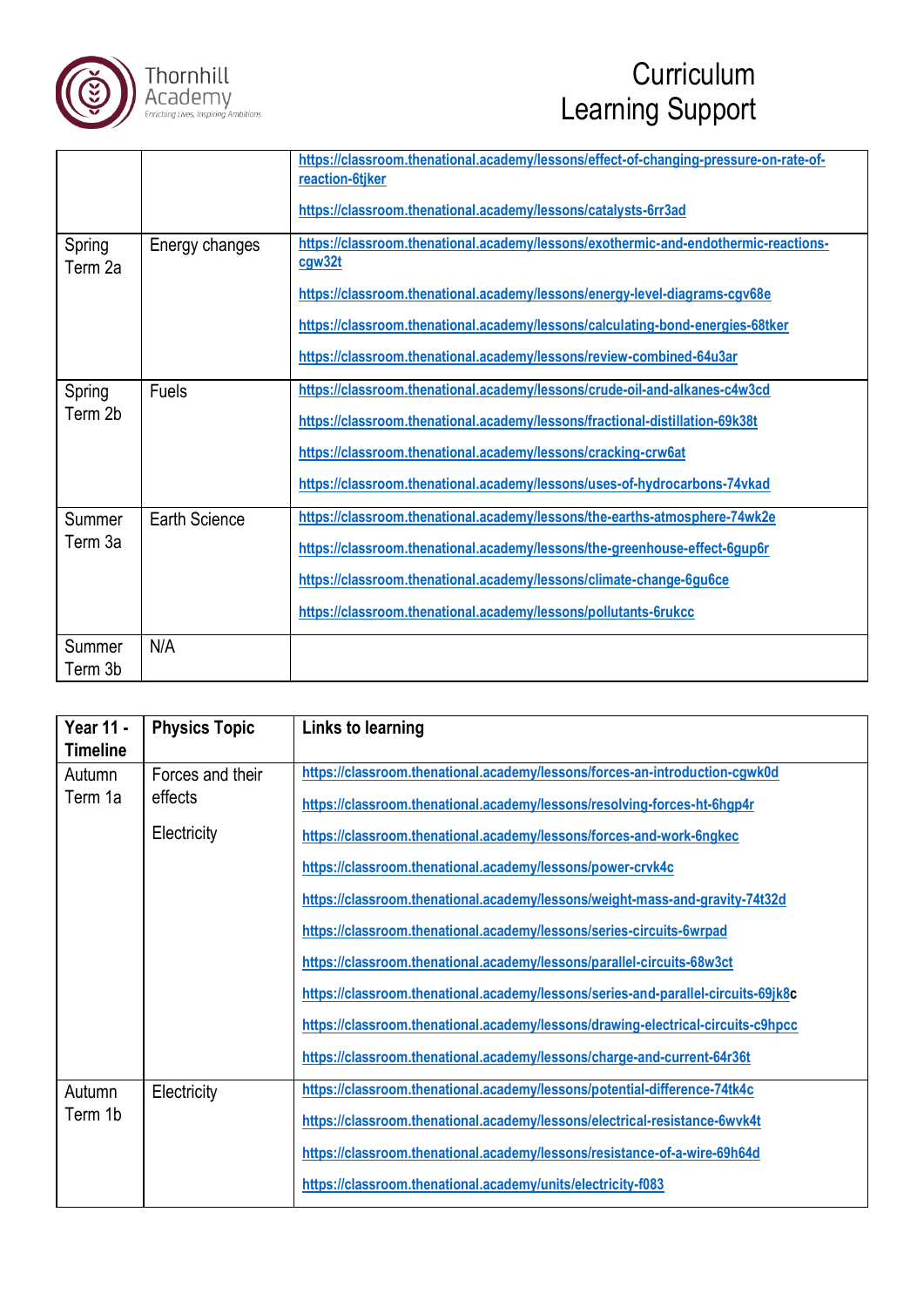

|         |                    | https://classroom.thenational.academy/lessons/filament-lamps-71j34r                                                                                          |
|---------|--------------------|--------------------------------------------------------------------------------------------------------------------------------------------------------------|
|         |                    | https://classroom.thenational.academy/lessons/diodes-6gtpcr                                                                                                  |
|         |                    | https://classroom.thenational.academy/lessons/light-dependent-resistors-chhk8c                                                                               |
|         |                    | https://classroom.thenational.academy/lessons/thermistors-cgr68d                                                                                             |
|         |                    | https://classroom.thenational.academy/lessons/domestic-electricity-c4rp8t                                                                                    |
|         |                    | https://classroom.thenational.academy/lessons/the-national-grid-c4rp6t                                                                                       |
| Spring  | Static electricity | https://classroom.thenational.academy/lessons/static-electricity-74t32t                                                                                      |
| Term 2a | (Separate)         | https://classroom.thenational.academy/lessons/electric-fields-65hk8c                                                                                         |
|         |                    | https://classroom.thenational.academy/lessons/magnetism-75jpad                                                                                               |
|         | Magnetism and the  | https://classroom.thenational.academy/lessons/magnetic-fields-61jkcc                                                                                         |
|         | motor effect       | https://classroom.thenational.academy/lessons/the-motor-effect-and-left-hand-rule-cctp8c                                                                     |
|         |                    | https://classroom.thenational.academy/lessons/f-b-i-l-74uk4d                                                                                                 |
|         |                    | https://classroom.thenational.academy/lessons/dc-motors-74r32c                                                                                               |
|         |                    |                                                                                                                                                              |
|         |                    |                                                                                                                                                              |
| Spring  | Electromagnetic    | https://classroom.thenational.academy/lessons/electromagnetism-cgv64r                                                                                        |
| Term 2b | Particle model     | https://classroom.thenational.academy/lessons/electromagnetic-induction-and-generators-                                                                      |
|         |                    | <b>6dhkge</b>                                                                                                                                                |
|         |                    | https://classroom.thenational.academy/lessons/electromagnetic-devices-ctjk2d                                                                                 |
|         |                    | https://classroom.thenational.academy/lessons/transformers-cgvp8c                                                                                            |
|         |                    | https://classroom.thenational.academy/lessons/transformer-equations-75jkae                                                                                   |
|         |                    | https://classroom.thenational.academy/lessons/particle-models-6tj34r                                                                                         |
|         |                    | https://classroom.thenational.academy/lessons/density-of-solids-60w3at                                                                                       |
|         |                    | https://classroom.thenational.academy/lessons/density-required-practical-6hhk2r                                                                              |
|         |                    | https://classroom.thenational.academy/lessons/density-of-liquids-64tp8c                                                                                      |
| Summer  | Particle model     | https://classroom.thenational.academy/lessons/specific-heat-capacity-chhp6r                                                                                  |
| Term 3a |                    | https://classroom.thenational.academy/lessons/specific-heat-capacity-required-practical-<br>69 <sub>i66r</sub>                                               |
|         |                    | https://classroom.thenational.academy/lessons/heating-and-cooling-substances-c4wp4c                                                                          |
|         |                    | https://classroom.thenational.academy/lessons/latent-heat-chjk2r                                                                                             |
|         |                    |                                                                                                                                                              |
|         |                    | https://classroom.thenational.academy/lessons/gas-pressure-69hp6r                                                                                            |
|         |                    | https://classroom.thenational.academy/lessons/pressure-in-fluids-64t6ar                                                                                      |
|         |                    |                                                                                                                                                              |
|         |                    | https://classroom.thenational.academy/lessons/pressure-and-volume-part-1-chhk8c<br>https://classroom.thenational.academy/lessons/atmospheric-pressure-74upct |